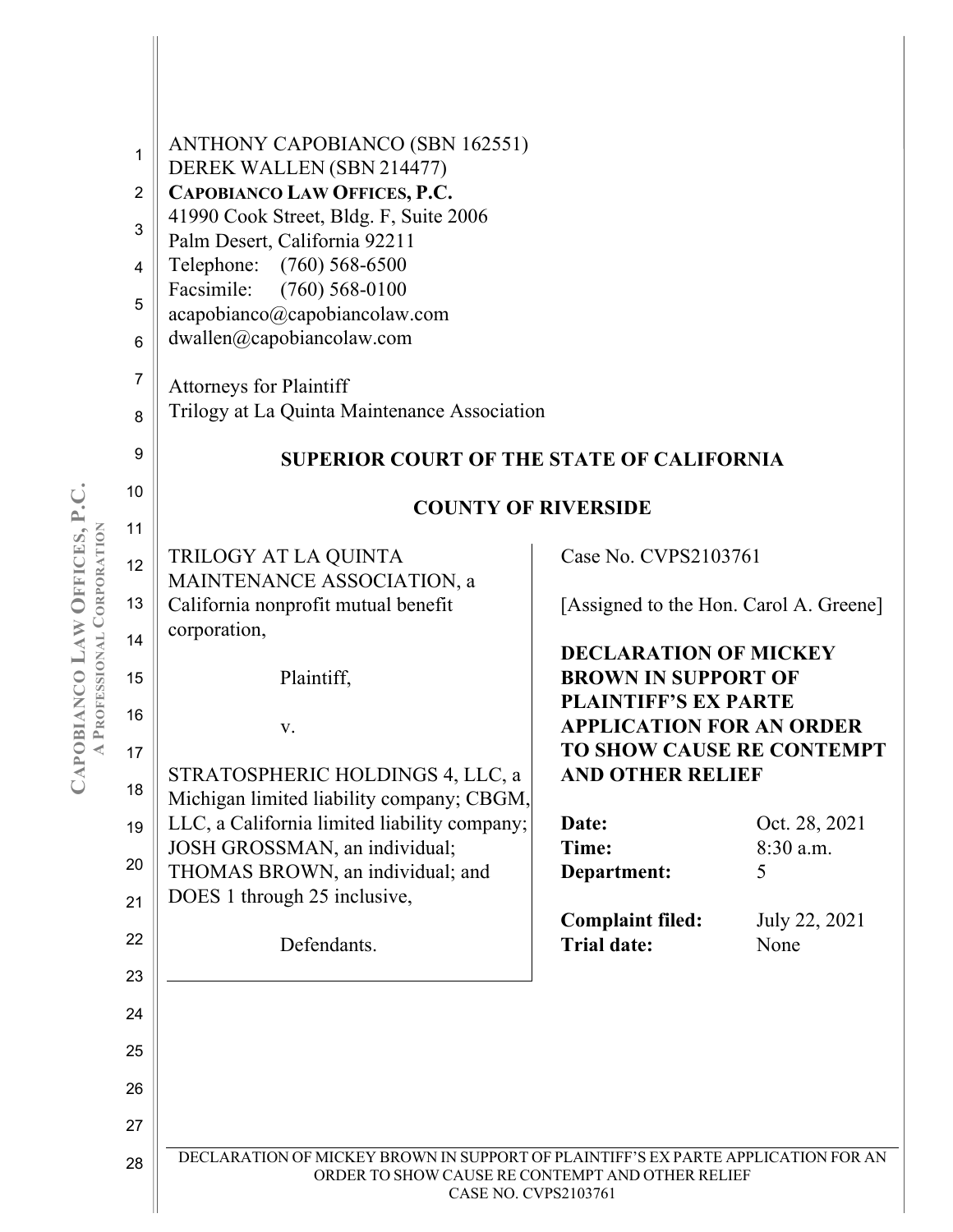## 1

2

4

6

7

8

9

10

11

27

28

## **DECLARATION OF MICKEY BROWN**

I, Mickey Brown, declare as follows:

3 5 1. I am the Chief Executive Officer of Pro-Turf International, Inc. ("*PTI*"). I have personal knowledge of the facts stated in this declaration and they are true to the best of my knowledge. I am competent to testify to the facts stated in this declaration.

2. PTI is a golf-course construction, landscaping and maintenance company that has operated for almost 30 years. It is one of the most experienced golf-course maintenance companies in the Southwest United States and has provided maintenance services through its subsidiary, Key Golf Management, LLC ("KGM"), for the Coral Mountain Golf Club (the "*Golf Course*") since 2013. KGM currently manages five golf courses.

12 13 14 15 16 17 18 19 20 3. Included within the services that KGM has provided to the Golf Course is annual "scalping" and reseeding (or "overseeding"). Overseeding involves cutting the existing Golf Course turf down to a very low level, and then spreading new grass seed on top of it and rewatering it so that one type of seasonal turf is replaced by another. It is required annually to ensure that golf courses are sightly and playable in the winter months, which are the most lucrative months for golf courses in the Coachella Valley. The overseeding process generally takes about 30 days from beginning to end. Historically, KGM has begun the overseeding process at the Golf Course in mid- to late September.

21 22 23 24 25 26 4. In September 2021, Thomas Brown (whom I am informed and believe is the principal of CBGM, LLC ("*CBGM*")) instructed KGM to overseed the Golf Course as we do every year. KGM accordingly scalped the Golf Course, which as noted, is the first step in the overseeding process. Since then, however, the owners of the Golf Course have not paid KGM the amounts necessary for it to complete the overseeding process. The owners currently owe KGM approximately \$1.28 million in delinquent maintenance